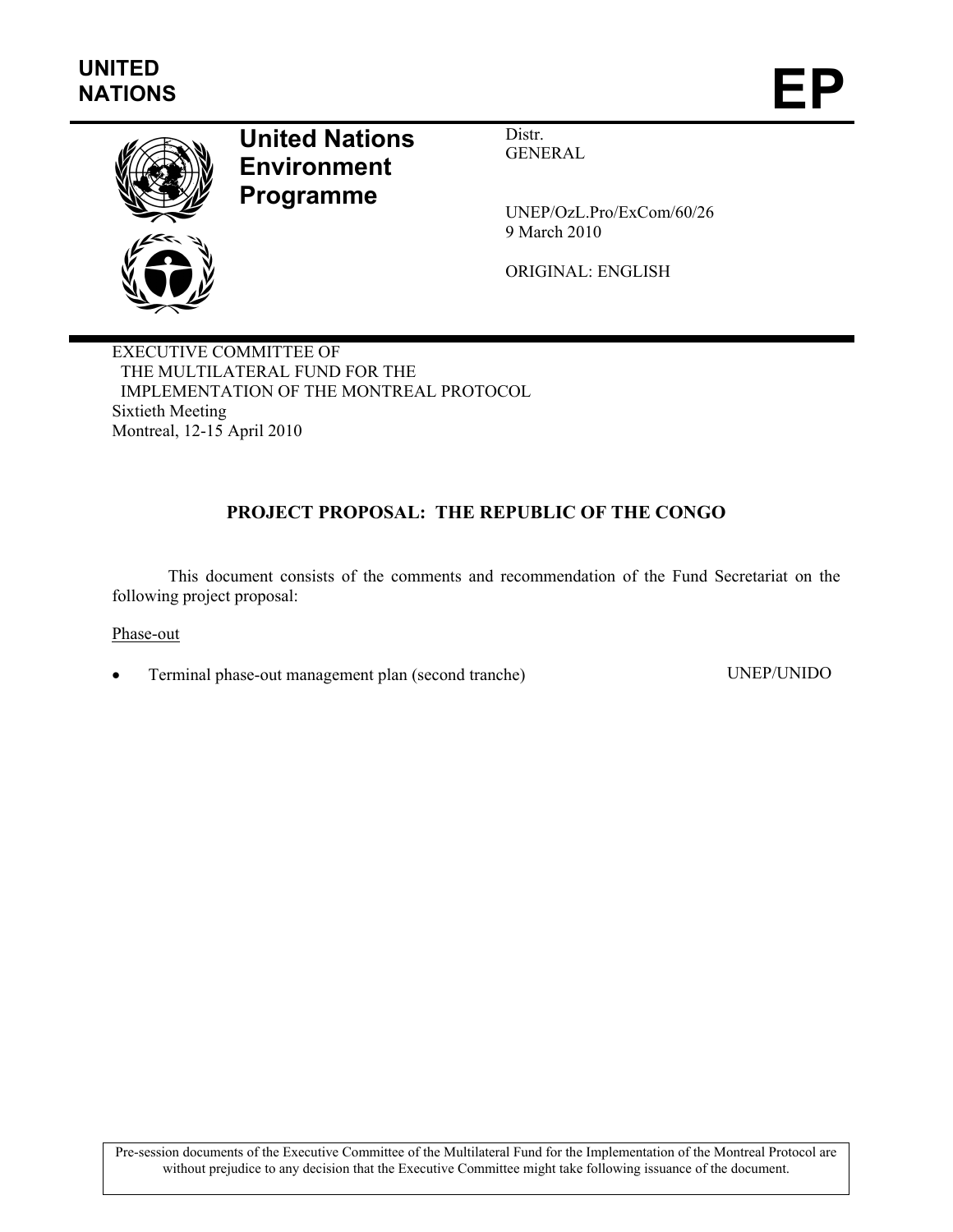#### **PROJECT EVALUATION SHEET – MULTI-YEAR PROJECTS**

**Congo** 

| (I) PROJECT TITLE                       |        | <b>AGENCY</b> |                   |      |        |  |
|-----------------------------------------|--------|---------------|-------------------|------|--------|--|
| ODS phase out plan                      |        | UNEP. UNIDO   |                   |      |        |  |
|                                         |        |               |                   |      |        |  |
| (II) LATEST ARTICLE 7 DATA (ODP Tonnes) |        |               | <b>Year: 2008</b> |      |        |  |
| CFC: 1.4                                | CTC: 0 | Halons: 0     |                   | MB:0 | TCA: 0 |  |

#### **(III) LATEST COUNTRY PROGRAMME SECTORAL DATA (ODP Tonnes) Year: 2008**

| <b>Substances</b>                             | Aerosol | Foam | Halon         | Refrigeration        |                      |                      |          |            | <b>Process Agent</b> | <b>MDI</b> |                | Lab Use  |            | <b>Methyl Bromide</b> |          | <b>Total Sector</b><br>Consumption |
|-----------------------------------------------|---------|------|---------------|----------------------|----------------------|----------------------|----------|------------|----------------------|------------|----------------|----------|------------|-----------------------|----------|------------------------------------|
|                                               |         |      |               |                      | Manufacturing        | <b>Servicing</b>     |          |            |                      |            |                |          | <b>OPS</b> | <b>Non QPS</b>        | fluffina |                                    |
| <b>CFC</b>                                    |         |      |               |                      |                      |                      | 1.4      |            |                      |            |                |          |            |                       |          | 1.4                                |
| <b>CTC</b>                                    |         |      |               |                      |                      |                      |          |            |                      |            |                |          |            |                       |          | lo.                                |
| Halons                                        |         |      |               |                      |                      |                      |          |            |                      |            |                |          |            |                       |          | l0.                                |
| Methyl<br>Bromide                             |         |      |               |                      |                      |                      |          |            |                      |            |                |          |            |                       |          | 10                                 |
| Others                                        |         |      |               |                      |                      |                      |          |            |                      |            |                |          |            |                       |          | lo.                                |
| <b>TCA</b>                                    |         |      |               |                      |                      |                      |          |            |                      |            |                |          |            |                       |          | lo.                                |
| (IV) PROJECT DATA                             |         |      |               |                      |                      |                      |          |            | 2008                 | 2009       |                | 2010     | Total      |                       |          |                                    |
|                                               |         |      |               |                      |                      | CFC                  |          |            | 1.8                  |            | 1.8            | 0.       |            |                       |          |                                    |
| <b>Montreal Protocol Consumption Limits</b>   |         |      |               | CTC                  |                      |                      |          | 0.1<br>2.5 |                      | 0.1        | 0.             |          |            |                       |          |                                    |
|                                               |         |      |               |                      | <b>HAL</b>           |                      |          |            |                      | 2.5        | $\mathbf{0}$ . |          |            |                       |          |                                    |
| Maximum Allowable Consumption (ODP Tonnes)    |         |      |               | CFC                  |                      |                      | 1.8      |            | 1.8                  | 0.         |                |          |            |                       |          |                                    |
|                                               |         |      |               |                      | <b>HAL</b>           |                      |          | 0.         |                      | 0.         | $\mathbf{0}$ . |          |            |                       |          |                                    |
|                                               |         |      |               | CTC                  |                      |                      | 0.       |            | $\mathbf{0}$ .       | 0.         |                |          |            |                       |          |                                    |
| <b>Project Costs (US\$)</b>                   |         |      |               | <b>UNEP</b>          |                      | Project Costs        |          | 68,000.    |                      | 42,000.    |                | 110,000. |            |                       |          |                                    |
|                                               |         |      |               |                      |                      | Support Costs        |          | 8,840.     |                      | 5,460.     |                | 14,300.  |            |                       |          |                                    |
|                                               |         |      |               | <b>UNIDO</b>         |                      | <b>Project Costs</b> |          | 50,000.    |                      | 45,000.    |                | 95,000.  |            |                       |          |                                    |
|                                               |         |      |               |                      |                      | Support Costs        |          | 4,500.     |                      | 4,050.     |                | 8,550.   |            |                       |          |                                    |
| Total Funds Approved in Principle (US\$)      |         |      |               | Project Costs        |                      |                      | 118,000. |            | 87,000.              |            | 205,000.       |          |            |                       |          |                                    |
|                                               |         |      |               |                      | <b>Support Costs</b> |                      | 13,340.  |            | 9,510.               |            | 22,850.        |          |            |                       |          |                                    |
| Total Funds Released by the ExCom (US\$)      |         |      |               | <b>Project Costs</b> |                      |                      | 118,000. |            | 0.                   |            | 118,000.       |          |            |                       |          |                                    |
|                                               |         |      |               | Support Costs        |                      |                      | 13,340.  |            | 0.                   |            | 13,340.        |          |            |                       |          |                                    |
| Total Funds Requested for Current Year (US\$) |         |      | Project Costs |                      |                      |                      |          |            | 87,000.              | 87,000.    |                |          |            |                       |          |                                    |
|                                               |         |      |               | Support Costs        |                      |                      |          |            |                      | 9,510.     | 9,510.         |          |            |                       |          |                                    |
| (V) SECRETARIAT'S RECOMMENDATION:             |         |      |               |                      |                      | FOR BLANKET APPROVAL |          |            |                      |            |                |          |            |                       |          |                                    |
|                                               |         |      |               |                      |                      |                      |          |            |                      |            |                |          |            |                       |          |                                    |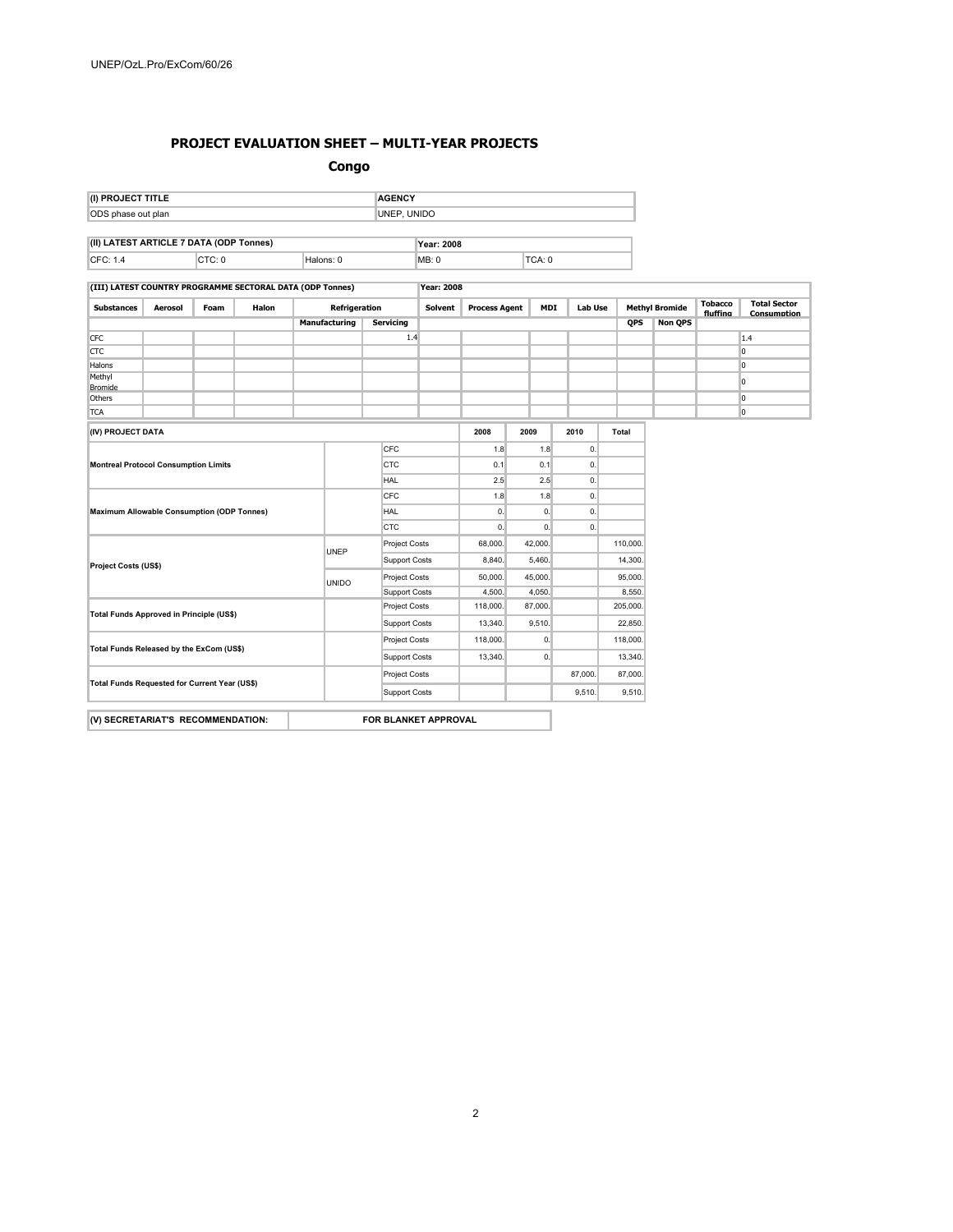# **PROJECT DESCRIPTION**

1. On behalf of the Government of the Republic of the Congo UNEP, as the lead implementing agency, has submitted to the  $60<sup>th</sup>$  Meeting of the Executive Committee a progress report on the implementation of the first work programme of the terminal phase-out management plan for CFCs (TPMP). UNEP has also submitted a request for funding for the second tranche at a total cost of US \$87,000, US \$42,000 plus agency support costs of US \$5,460 for UNEP and US \$45,000 plus agency support costs of US \$4,050 for UNIDO.

# **Background**

2. The TPMP for the Republic of the Congo was approved in principle by the Executive Committee at its 54<sup>th</sup> Meeting at the amount of US \$205,000 plus agency support costs of US \$14,300 for UNEP and US \$8,550 for UNIDO to completely phase out CFC consumption in the country by 2010. At the same meeting, the Executive Committee approved the first tranche of US \$118,000 plus agency support costs of US \$8,840 for UNEP and US \$4,500 for UNIDO for the implementation of the first work programme.

### Progress report on the implementation of the first tranche of the TPMP

3. The progress report submitted by UNEP supporting the request for this second tranche of the TPMP covers activities that were implemented from the date of approval of the TPMP until the end of 2009. These include the completion of refrigeration training resulting in 27 trained trainers for refrigeration servicing. One hydrocarbon (HC) charging station was also purchased, and thirty toolkits for workshops were ordered although not yet distributed by the end of the year. During this period, one training workshop for customs officers was completed resulting in 19 officers being trained. Dialogues and discussions continued to be held with various stakeholders as well as some awareness raising activities.

4. The report also provided an update on the status of the technical assistance component, which included a programme to provide incentives for the recovery and retrofitting of refrigeration and air conditioning equipment as well as technical assistance for strengthening excellence centres being implemented by UNIDO. Under this component, a training centre located in Brazzaville and linked with the refrigeration association was provided with tools and HC equipment for the retrofitting programme. Three technicians were also trained to handle the equipment. The centre will start with retrofitting equipment once the training foreseen in the second tranche is completed.

5. At the end of 2009, the project had a remaining balance of US \$11,810 out of the US \$118,000 approved. This will be carried over into 2010 to implement the remaining activities from the first tranche in addition to the amount requested for the second tranche.

# Plan of action for the second tranche of the TPMP

6. The Government of the Republic of the Congo commits to implementing a number of activities under the second work programme of the TPMP. These include the completion of the remaining training for refrigeration technicians and customs officers and the full strengthening of a centre for excellence in refrigeration servicing that will lead to the implementation of the retrofit and equipment programme. During this tranche, the country will also continue to implement public awareness activities and information dissemination to stakeholders. The monitoring and management of these activities is also covered in the second tranche of the TPMP.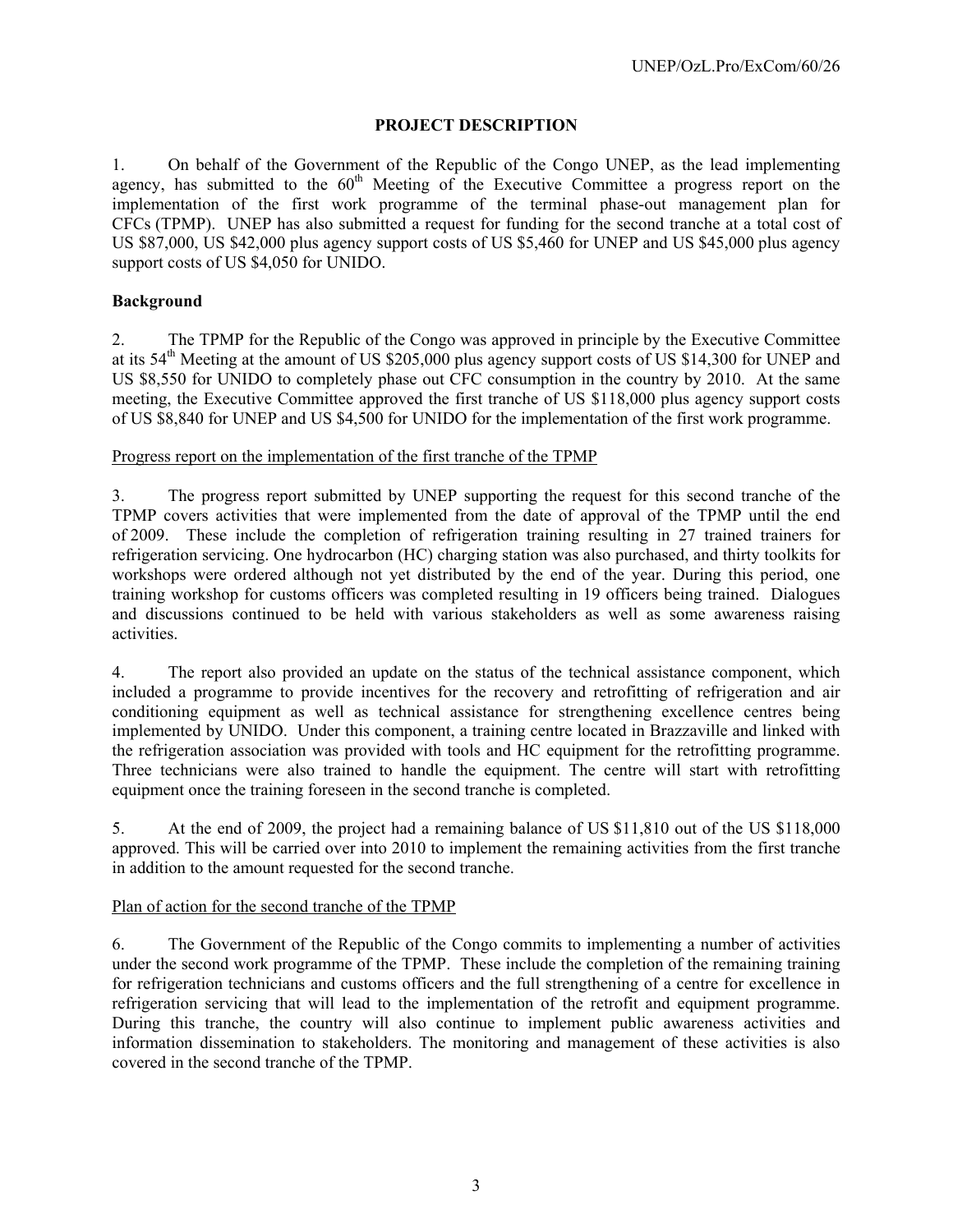# **SECRETARIAT'S COMMENTS AND RECOMMENDATION**

## **COMMENTS**

7. The 2008 CFC consumption as reported by the Government of the Republic of the Congo for Article 7 is 1.4 ODP tonnes. While this consumption is below the allowable level for this country, the Secretariat sought information from UNEP on how this can be brought to zero in 2010. UNEP assured the Secretariat of the Government's full commitment to meet zero consumption at the beginning of 2010 by completing all activities in the TPMP. The Secretariat asked if consumption data for 2009 can be provided, however it was informed that this information is not yet available.

8. The first tranche of the TPMP for the Republic of the Congo was approved in April 2008. There is some progress in implementation as indicated above, however a number of activities have shown delays in particular in the training activities. In seeking clarification from UNEP on the reasons for these delays, UNEP indicated that these were due to the late arrival of training equipment and the difficulties linked to the shipment of hydrocarbon based refrigerants. UNEP also informed the Secretariat that there are two workshops of about 54 participants that are currently being organised and should be completed in the next month or two, and that the proposed workshops for customs scheduled for March 2010 will be held as planned.

9. The Secretariat also noted that the Republic of the Congo has received funds for the preparation of the HCFC phase-out management plan (HPMP) at the 55<sup>th</sup> Meeting. It suggested that UNEP examines the merits of focusing activities to be implemented with the final tranche of the TPMP plus the balance from the first tranche on specific activities that will allow the country to meet and sustain compliance with CFC phase-out as well as facilitate the phase-out of HCFCs, focusing in particular on the current regulatory framework to control ODS. UNEP indicated that the current regional regulatory framework, the Central African Economic and Monetary Community (CEMAC) that is being followed by the country, already controls HCFCs, therefore this is being considered. They also emphasised that the remaining funds for the TPMP are necessary for the country to sustain compliance with CFC phase-out and would like this to be the priority, as HCFC issues will be handled in the HPMP.

10. The Secretariat also notes that this request is in line with decision 57/15 in that the disbursement from the first tranche is more than 20 per cent, some progress in project implementation has been achieved, and CFC targets for the year have been met.

# **RECOMMENDATION**

- 11. The Fund Secretariat recommends that the Executive Committee:
	- (a) Takes note of the progress report on the implementation of the first tranche of the terminal phase-out management plan (TPMP) in the Republic of the Congo during the year 2008/2009;
	- (b) Approves the 2010 annual implementation programme associated with the second tranche; and
	- (c) Requests the Government of the Republic of the Congo, with the assistance from UNEP and UNIDO, to submit a progress report on the implementation of the approved work programme above no later than the  $63<sup>rd</sup>$  Meeting of the Executive Committee.